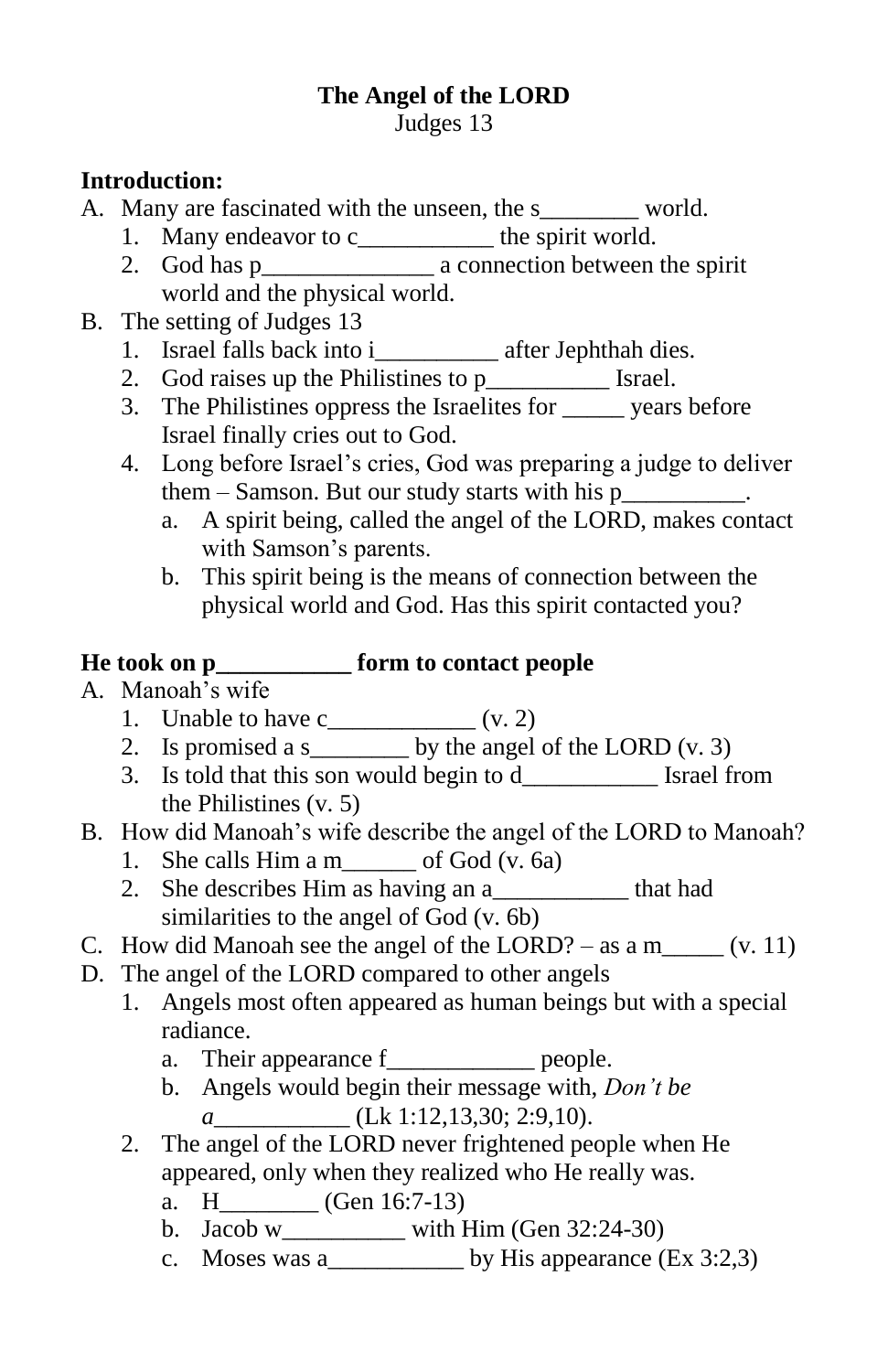- d. Balaam saw Him as a w\_\_\_\_\_\_\_\_\_ (Num 22)
- e. Gideon conversed with Him without f (Judges 6)

# **He is the f\_\_\_\_\_\_\_ of God**

- A. Manoah's interaction with the angel of the LORD
	- 1. The angel of the LORD repeats what He had told the wife (vv. 13,14)
	- 2. Manoah wants to prepare a young g and feed the angel of the LORD (v. 15)
	- 3. The angel of the LORD tells him to sacrifice it as a b offering to the LORD (v. 16)
		- a. During the sacrifice the angel of the LORD enters the f\_\_\_\_\_ and goes up into the sky with the fire from the altar.
		- b. Manoah realizes that the man is the angel of the LORD and states, *we have seen \_\_\_\_\_\_\_\_* (vv. 21,22)
- B. The angel of the Lord was the f\_\_\_\_\_\_\_\_\_ of God. If one saw the angel of the LORD, they were seeing God.
	- 1. After Jacob realized that he was wrestling with the angel of the LORD, he said, *I have seen God \_\_\_\_\_\_ to \_\_\_\_\_\_\_\_ yet my life has been preserved* (Gen 32:30)
	- 2. After Hagar realized with whom she was speaking, she called Him, God, and wondered why she did not d\_\_\_\_\_\_ (Gen 16:11- 13).
	- 3. The angel of the LORD in the b bush, speaks to Moses as the LORD, telling him to r\_\_\_\_\_\_\_\_\_ his sandals because he was standing on holy ground (Ex 3:2-4).
	- 4. The same warrior that appeared to Balaam appeared to Joshua (Josh 5:13-15).
		- a. Joshua fell down and w\_\_\_\_\_\_\_\_\_\_\_\_\_\_\_Him.
		- b. The warrior did not c\_\_\_\_\_\_\_\_\_ Joshua but told him to remove his sandals because he was standing on holy ground.

# **Jesus is the angel of the LORD in actual f\_\_\_\_\_\_\_\_**

- A. The words, *the angel of the Lord,* as referring to this Old Testament character, are not seen in the G\_\_\_\_\_\_\_\_\_\_ New Testament.
	- 1. Only one place has the words, *the angel of the Lord* (Matt 1:24), which is referring to *an angel of the Lord* that appeared to Joseph in verse 20.
	- 2. The translators of the KJV translate Matt 2:19 and Lk 1:11 as *an angel of the Lord,* but translate the SAME Greek phrase as *the angel of the Lord* (there is no "the" in the Greek text).
- B. Jesus is the face of God